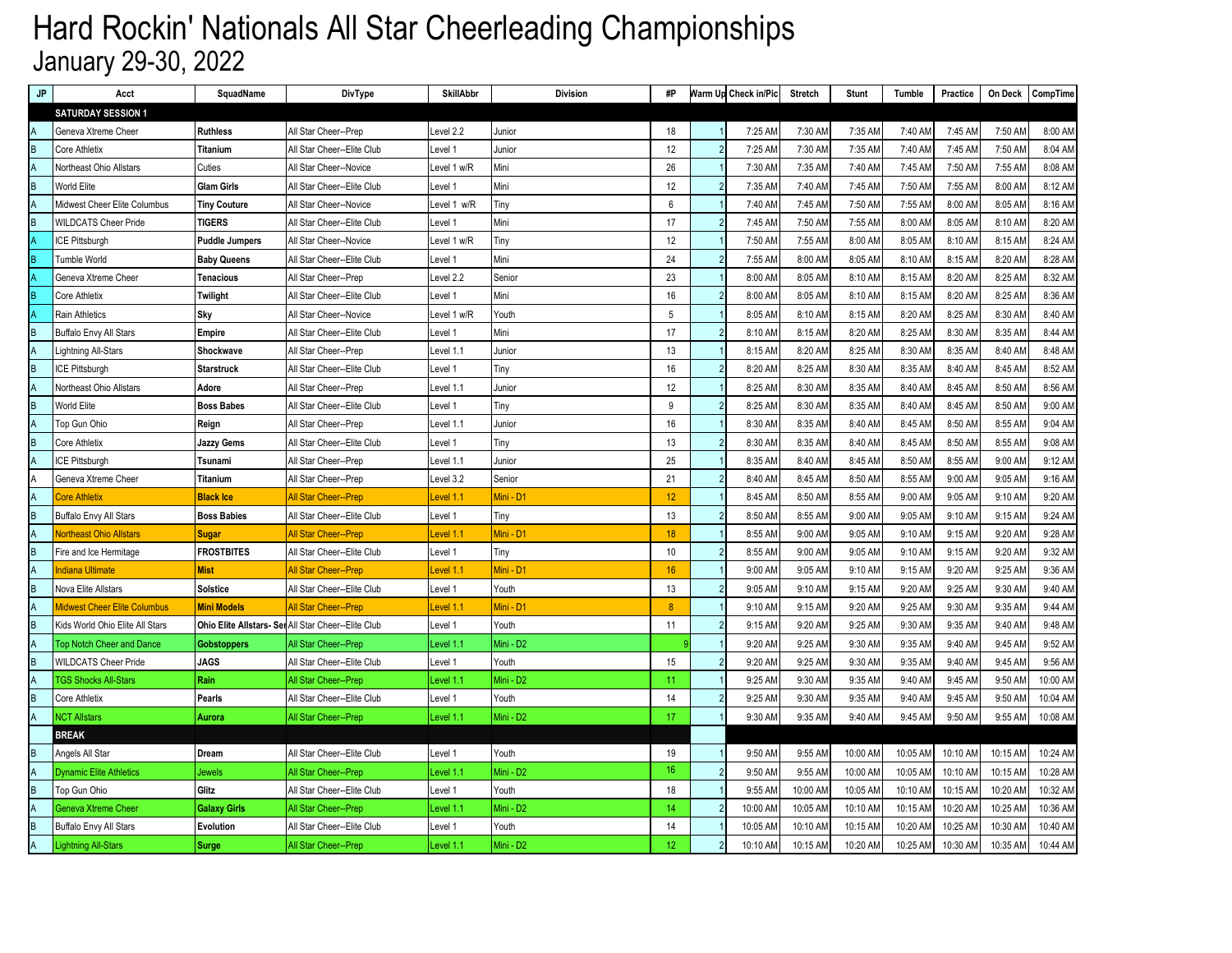| R.             | Xtreme Allstars                                 | Majesty               | All Star Cheer--Elite Club          | Level 1            | Youth      | 12              |                | 10:15 AM | 10:20 AM | 10:25 AM | 10:30 AM | 10:35 AM | 10:40 AM | 10:48 AM |
|----------------|-------------------------------------------------|-----------------------|-------------------------------------|--------------------|------------|-----------------|----------------|----------|----------|----------|----------|----------|----------|----------|
|                | <b>Angels All Star</b>                          | Recon                 | All Star Cheer--Prep                | Level 1.1          | Mini - D2  | 25              |                | 10:20 AM | 10:25 AM | 10:30 AM | 10:35 AM | 10:40 AM | 10:45 AM | 10:52 AM |
| R              | Panthers All Star Cheer                         | Outrage               | All Star Cheer--Elite Club          | Level '            | Youth      | 13              |                | 10:20 AM | 10:25 AM | 10:30 AM | 10:35 AM | 10:40 AM | 10:45 AM | 10:56 AM |
| А              | Northeast Ohio Allstars                         | Sweetie Pies          | All Star Cheer--Novice              | Level 1 w/R        | Mini       | 27              |                | 10:25 AM | 10:30 AM | 10:35 AM | 10:40 AM | 10:45 AM | 10:50 AM | 11:00 AM |
| B              | <b>Storm Athletics</b>                          | Lady Bolts            | All Star Cheer--Elite Club          | Level 1            | Senior     | 11              |                | 10:30 AM | 10:35 AM | 10:40 AM | 10:45 AM | 10:50 AM | 10:55 AM | 11:04 AM |
|                | Panthers All Star Cheer                         | Frenzy                | All Star Cheer--Novice              | Level 1 w/R        | Tiny       | 9               |                | 10:35 AM | 10:40 AM | 10:45 AM | 10:50 AM | 10:55 AM | 11:00 AM | 11:08 AM |
|                | Northeast Ohio Allstars                         | Darlings              | All Star Cheer--Novice              | Level 1 w/R        | Junior     | 27              |                | 10:40 AM | 10:45 AM | 10:50 AM | 10:55 AM | 11:00 AM | 11:05 AM | 11:12 AM |
|                | Geneva Xtreme Cheer (out of division Lovestruck |                       | All Star Cheer--Prep                | Level 1.1          | Youth - D2 | 18              | $\overline{2}$ | 10:40 AM | 10:45 AM | 10:50 AM | 10:55 AM | 11:00 AM | 11:05 AM | 11:16 AM |
|                | <b>SATURDAY SESSION 2</b>                       |                       |                                     |                    |            |                 |                |          |          |          |          |          |          |          |
|                | World Elite                                     | <b>Diva Dolls</b>     | All Star Cheer--Prep                | Level 1.1          | Tiny       | 14              | 2              | 11:15 AM | 11:20 AM | 11:25 AM | 11:30 AM | 11:35 AM | 11:40 AM | 11:50 AM |
|                | <b>Buffalo Envy All Stars</b>                   | <b>Empress</b>        | All Star Cheer--Elite Club          | Level 2            | Junior     | 15              |                | 11:15 AM | 11:20 AM | 11:25 AM | 11:30 AM | 11:35 AM | 11:40 AM | 11:54 AM |
|                | Northeast Ohio Allstars                         | Valenteenie Tinys     | All Star Cheer--Prep                | Level 1.1          | Tiny       | 20              |                | 11:20 AM | 11:25 AM | 11:30 AM | 11:35 AM | 11:40 AM | 11:45 AM | 11:58 AM |
| B              | <b>NCT Allstars</b>                             | Vega                  | All Star Cheer--Elite Club          | Level 2            | Junior     | 17              |                | 11:25 AM | 11:30 AM | 11:35 AM | 11:40 AM | 11:45 AM | 11:50 AM | 12:02 PM |
|                | Indiana Ultimate                                | Periwinkle            | All Star Cheer--Prep                | Level 1.1          | Tiny       | $\overline{7}$  |                | 11:30 AM | 11:35 AM | 11:40 AM | 11:45 AM | 11:50 AM | 11:55 AM | 12:06 PM |
| B              | <b>Xplosion Allstars</b>                        | <b>LADY DIAMONDS</b>  | All Star Cheer--Elite Club          | Level <sub>2</sub> | Junior     | 15              |                | 11:35 AM | 11:40 AM | 11:45 AM | 11:50 AM | 11:55 AM | 12:00 PM | 12:10 PM |
|                | Top Gun Ohio                                    | Glow                  | All Star Cheer--Prep                | Level 1.1          | Tiny       | 19              |                | 11:40 AM | 11:45 AM | 11:50 AM | 11:55 AM | 12:00 PM | 12:05 PM | 12:14 PM |
| R              | Angels All Star                                 | Halo                  | All Star Cheer--Elite Club          | Level 2            | Junior     | 17              |                | 11:45 AM | 11:50 AM | 11:55 AM | 12:00 PM | 12:05 PM | 12:10 PM | 12:18 PM |
|                | Buffalo Envy All Stars                          | <b>Baby Beauties</b>  | All Star Cheer--Prep                | Level 1.1          | Tiny       | 9               |                | 11:50 AM | 11:55 AM | 12:00 PM | 12:05 PM | 12:10 PM | 12:15 PM | 12:22 PM |
| R              | WILDCATS Cheer Pride                            | <b>LEOPARDS</b>       | All Star Cheer--Elite Club          | Level 2            | Junior     | 30              |                | 11:55 AM | 12:00 PM | 12:05 PM | 12:10 PM | 12:15 PM | 12:20 PM | 12:26 PM |
|                | <b>NCT Allstars</b>                             | Moonstruck            | All Star Cheer--Prep                | Level 1.1          | Youth - D2 | 21              |                | 11:55 AM | 12:00 PM | 12:05 PM | 12:10 PM | 12:15 PM | 12:20 PM | 12:30 PM |
| R              | Panthers All Star Cheer                         | <b>Reckless</b>       | All Star Cheer--Elite Club          | Level 2            | Junior     | 21              |                | 12:00 PM | 12:05 PM | 12:10 PM | 12:15 PM | 12:20 PM | 12:25 PM | 12:34 PM |
| A              | <b>TGS Shocks All-Stars</b>                     | Thunder               | All Star Cheer--Prep                | Level 1.1          | Youth - D2 | 15              | $\overline{2}$ | 12:05 PM | 12:10 PM | 12:15 PM | 12:20 PM | 12:25 PM | 12:30 PM | 12:38 PM |
| B              | <b>Xtreme Allstars</b>                          | Royalty               | All Star Cheer--Elite International | Level 2            | U17        | 13              |                | 12:10 PM | 12:15 PM | 12:20 PM | 12:25 PM | 12:30 PM | 12:35 PM | 12:42 PM |
| A              | <b>Top Notch Cheer and Dance</b>                | Warheads              | All Star Cheer--Prep                | Level 1.1          | Youth - D2 | 10 <sup>°</sup> |                | 12:15 PM | 12:20 PM | 12:25 PM | 12:30 PM | 12:35 PM | 12:40 PM | 12:46 PM |
| R              | Fire and Ice Hermitage                          | <b>BABY ICE</b>       | All Star Cheer--Elite Club          | Level 2            | Mini       | 18              |                | 12:15 PM | 12:20 PM | 12:25 PM | 12:30 PM | 12:35 PM | 12:40 PM | 12:50 PM |
|                | <b>Dynamic Elite Athletics</b>                  | GK                    | All Star Cheer--Prep                | Level 1.1          | Youth - D2 | 16              | $\mathcal{P}$  | 12:20 PM | 12:25 PM | 12:30 PM | 12:35 PM | 12:40 PM | 12:45 PM | 12:54 PM |
| R              | Nova Elite Allstars                             | <b>Blackout</b>       | All Star Cheer--Elite Club          | Level 2            | Senior     | 13              |                | 12:20 PM | 12:25 PM | 12:30 PM | 12:35 PM | 12:40 PM | 12:45 PM | 12:58 PM |
|                | <b>Northeast Ohio Allstars</b>                  | Cupids                | <b>All Star Cheer--Prep</b>         | Level 1.1          | outh - D1  | 17              |                | 12:25 PM | 12:30 PM | 12:35 PM | 12:40 PM | 12:45 PM | 12:50 PM | 1:02 PM  |
| R.             | Buffalo Envy All Stars                          | <b>Ladies of Envy</b> | All Star Cheer--Elite Club          | Level 2            | Senior     | 17              |                | 12:30 PM | 12:35 PM | 12:40 PM | 12:45 PM | 12:50 PM | 12:55 PM | 1:06 PM  |
|                | Lightning All-Stars                             | Tempest               | All Star Cheer--Prep                | Level 1.1          | Youth - D2 | 9               |                | 12:35 PM | 12:40 PM | 12:45 PM | 12:50 PM | 12:55 PM | 1:00 PM  | 1:10 PM  |
| B              | <b>NCT Allstars</b>                             | Gamma Rays            | All Star Cheer--Novice              | Level 1 w/R        | Tiny       | 18              |                | 12:40 PM | 12:45 PM | 12:50 PM | 12:55 PM | 1:00 PM  | 1:05 PM  | 1:14 PM  |
|                | <b>Cheer Athletics Columbus</b>                 | Gamma Girls           | All Star Cheer--Prep                | Level 1.1          | outh - D1  | 12              |                | 12:45 PM | 12:50 PM | 12:55 PM | 1:00 PM  | 1:05 PM  | 1:10 PM  | 1:18 PM  |
| B              | Northeast Ohio Allstars                         | Love Bugs             | All Star Cheer--Novice              | Level 1 w/R        | Tiny       | 19              |                | 12:50 PM | 12:55 PM | 1:00 PM  | 1:05 PM  | 1:10 PM  | 1:15 PM  | 1:22 PM  |
|                | Midwest Cheer Elite Columbus                    | <b>Glam Girls</b>     | <b>All Star Cheer--Prep</b>         | Level 1.1          | outh - D1  | 8               |                | 12:55 PM | 1:00 PM  | 1:05 PM  | 1:10 PM  | 1:15 PM  | 1:20 PM  | 1:26 PM  |
|                | <b>World Elite</b>                              | <b>Heart</b>          | <b>All Star Cheer--Prep</b>         | Level 1.1          | Youth - D1 | 10              |                | 12:55 PM | 1:00 PM  | 1:05 PM  | 1:10 PM  | 1:15 PM  | 1:20 PM  | 1:30 PM  |
|                | <b>Top Gun Ohio</b>                             | <b>Dazzle</b>         | <b>All Star Cheer--Prep</b>         | Level 1.1          | Youth - D1 | 26              | $\overline{2}$ | 1:00 PM  | 1:05 PM  | 1:10 PM  | 1:15 PM  | 1:20 PM  | 1:25 PM  | 1:34 PM  |
|                | <b>SATURDAY SESSION 3</b>                       |                       |                                     |                    |            |                 |                |          |          |          |          |          |          |          |
| B              | Panthers All Star Cheer                         | Ferocious             | All Star Cheer--Elite Club          | Level <sub>2</sub> | Youth - D2 | 21              |                | 1:35 PM  | 1:40 PM  | 1:45 PM  | 1:50 PM  | 1:55 PM  | 2:00 PM  | 2:14 PM  |
|                | <b>OPEN</b>                                     |                       |                                     |                    |            |                 | $\overline{2}$ | 1:40 PM  | 1:45 PM  | 1:50 PM  | 1:55 PM  | 2:00 PM  | 2:05 PM  | 2:18 PM  |
| B              | <b>Tumble World</b>                             | <b>Dream Quest</b>    | All Star Cheer--Elite Club          | Level <sub>2</sub> | Youth - D2 | 14              |                | 1:45 PM  | 1:50 PM  | 1:55 PM  | 2:00 PM  | 2:05 PM  | 2:10 PM  | 2:22 PM  |
| A              | <b>Cheer Athletics Columbus</b>                 | <b>WhiteCats</b>      | All Star Cheer--Prep                | Level 2.2          | Junior     | 10              | $\overline{2}$ | 1:50 PM  | 1:55 PM  | 2:00 PM  | 2:05 PM  | 2:10 PM  | 2:15 PM  | 2:26 PM  |
| $\overline{B}$ | <b>Angels All Star</b>                          | <b>Golden Girls</b>   | All Star Cheer--Elite Club          | Level 2            | Youth - D2 | 17              |                | 1:55 PM  | 2:00 PM  | 2:05 PM  | 2:10 PM  | 2:15 PM  | 2:20 PM  | 2:30 PM  |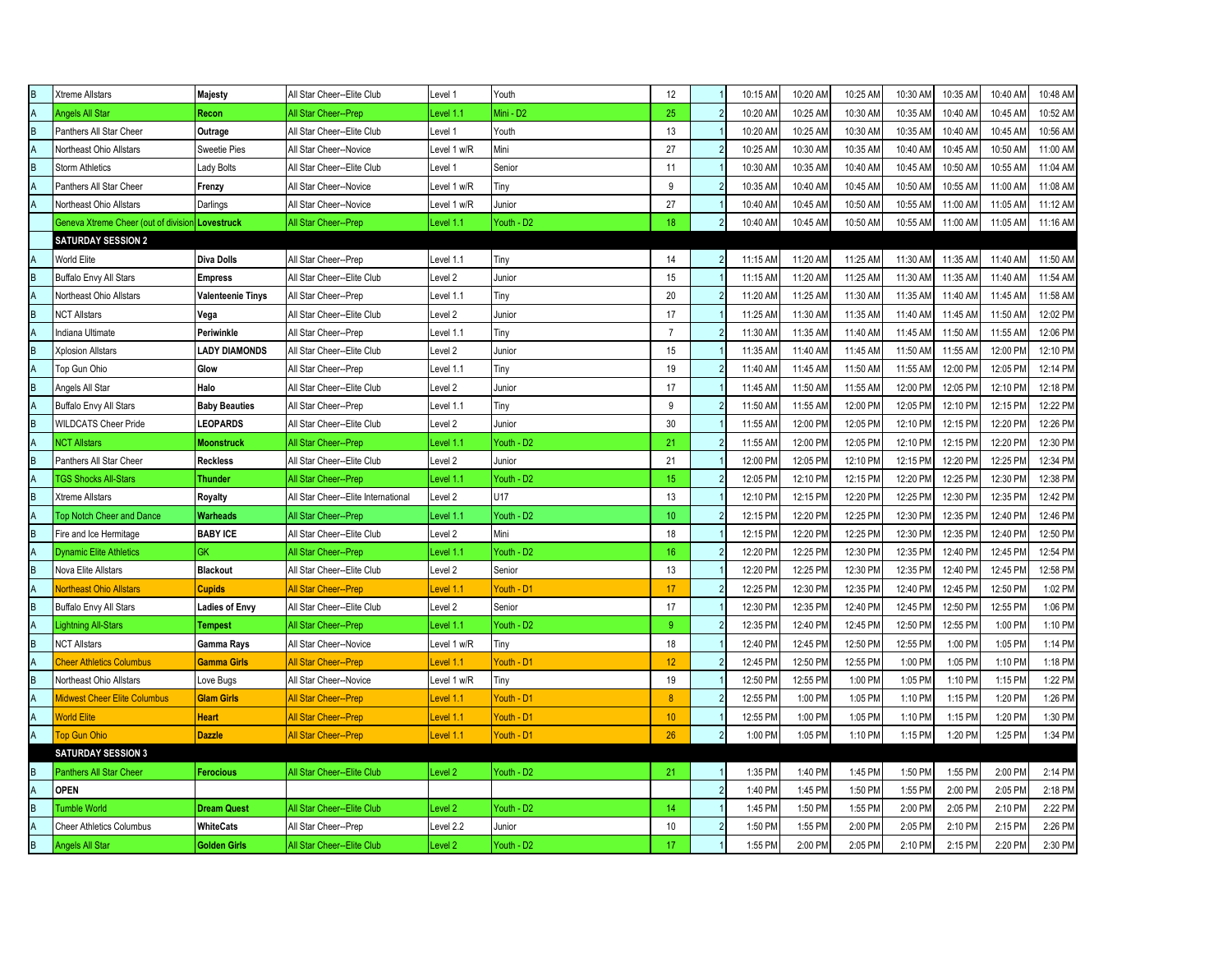|    | Small Town Royalty                             | Royalty                    | All Star Cheer--Prep                        | Level 2.2          | Junior                    | 19             |                | 1:55 PM | 2:00 PM | 2:05 PM | 2:10 PM | 2:15 PM | 2:20 PM | 2:34 PM |
|----|------------------------------------------------|----------------------------|---------------------------------------------|--------------------|---------------------------|----------------|----------------|---------|---------|---------|---------|---------|---------|---------|
| B  | <b>Superstar Athletics</b>                     | <b>StarStruck</b>          | All Star Cheer--Elite Club                  | Level 2            | Youth - D2                | 21             |                | 2:00 PM | 2:05 PM | 2:10 PM | 2:15 PM | 2:20 PM | 2:25 PM | 2:38 PM |
| A  | <b>OPEN</b>                                    |                            |                                             |                    |                           |                | $\overline{2}$ | 2:05 PM | 2:10 PM | 2:15 PM | 2:20 PM | 2:25 PM | 2:30 PM | 2:42 PM |
| R  | <b>Ohio Cheer Explosion</b>                    | <b>M80's</b>               | All Star Cheer--Elite Club                  | Level <sub>2</sub> | Youth - D2                | 23             |                | 2:10 PM | 2:15 PM | 2:20 PM | 2:25 PM | 2:30 PM | 2:35 PM | 2:46 PM |
|    | Panthers All Star Cheer                        | Fury                       | All Star Cheer--Novice                      | Level 1 w/R        | Mini                      | 8              |                | 2:15 PM | 2:20 PM | 2:25 PM | 2:30 PM | 2:35 PM | 2:40 PM | 2:50 PM |
| R  | <b>Xtreme Allstars</b>                         | Dynasty                    | All Star Cheer--Elite Club                  | Level 2            | Youth - D2                | 15             |                | 2:20 PM | 2:25 PM | 2:30 PM | 2:35 PM | 2:40 PM | 2:45 PM | 2:54 PM |
|    | <b>OPEN</b>                                    |                            |                                             |                    |                           |                |                | 2:25 PM | 2:30 PM | 2:35 PM | 2:40 PM | 2:45 PM | 2:50 PM | 2:58 PM |
| B  | <b>Sheriff's All-Stars</b>                     | <b>Jailbreakers</b>        | All Star Cheer--Elite Club                  | Level <sub>2</sub> | Youth - D2                | 14             |                | 2:30 PM | 2:35 PM | 2:40 PM | 2:45 PM | 2:50 PM | 2:55 PM | 3:02 PM |
| A  | <b>OPEN</b>                                    |                            |                                             |                    |                           |                |                | 2:30 PM | 2:35 PM | 2:40 PM | 2:45 PM | 2:50 PM | 2:55 PM | 3:06 PM |
| B  | <b>Buffalo Envy All Stars</b>                  | <b>Extra</b>               | <b>All Star Cheer--Elite Club</b>           | Level <sub>2</sub> | Youth - D1                | 13             |                | 2:35 PM | 2:40 PM | 2:45 PM | 2:50 PM | 2:55 PM | 3:00 PM | 3:10 PM |
|    | Indiana Ultimate                               | Jade                       | All Star Cheer--Prep                        | Level 3.2          | Junior                    | 20             |                | 2:40 PM | 2:45 PM | 2:50 PM | 2:55 PM | 3:00 PM | 3:05 PM | 3:14 PM |
| R  | Fire and Ice Hermitage                         | <b>GNITE</b>               | All Star Cheer--Elite Club                  | Level <sub>2</sub> | Youth - D1                | 26             |                | 2:45 PM | 2:50 PM | 2:55 PM | 3:00 PM | 3:05 PM | 3:10 PM | 3:18 PM |
|    | <b>Dynamic Elite Athletics</b>                 | Glimmer                    | All Star Cheer--Prep                        | Level 2.1          | Junior                    | 12             |                | 2:50 PM | 2:55 PM | 3:00 PM | 3:05 PM | 3:10 PM | 3:15 PM | 3:22 PM |
| R. | <b>Core Athletix</b>                           | <b>Black Onyx</b>          | <b>All Star Cheer--Elite Club</b>           | Level <sub>2</sub> | Youth - D1                | 22             |                | 2:50 PM | 2:55 PM | 3:00 PM | 3:05 PM | 3:10 PM | 3:15 PM | 3:26 PM |
|    | World Elite                                    | <b>Idols</b>               | All Star Cheer--CheerAble--Exh              | Exhibition         | CheerAbilities Exhibition | 29             |                | 2:55 PM | 3:00 PM | 3:05 PM | 3:10 PM | 3:15 PM | 3:20 PM | 3:30 PM |
|    | <b>SATURDAY SESSION 4</b>                      |                            |                                             |                    |                           |                |                |         |         |         |         |         |         |         |
| А  | Rising Stars Academy of Cheer and D White Ice  |                            | Rec-Cheer NONaffiliated Performance Level 1 |                    | NA-Division 10            | 8              |                | 3:20 PM | 3:25 PM | 3:30 PM | 3:35 PM | 3:40 PM | 3:45 PM | 3:52 PM |
| B  | Fire and Ice Hermitage                         | <b>Sparklers</b>           | All Star Cheer--Exhibition                  | Level 1            | Tiny                      | 13             |                | 3:20 PM | 3:25 PM | 3:30 PM | 3:35 PM | 3:40 PM | 3:45 PM | 3:56 PM |
| A  | 87 Bandits                                     | Fabulous Five              | Rec-Cheer Affiliated Traditional            | Level 1            | Division 12               | 5              |                | 3:25 PM | 3:30 PM | 3:35 PM | 3:40 PM | 3:45 PM | 3:50 PM | 4:00 PM |
| R  | Fire and Ice Hermitage                         | <b>FLAMES</b>              | All Star Cheer--Exhibition                  | Level 1            | Youth                     | 11             |                | 3:30 PM | 3:35 PM | 3:40 PM | 3:45 PM | 3:50 PM | 3:55 PM | 4:04 PM |
|    | Rachel's Tumbling                              | Youth 1                    | Rec-Cheer NONaffiliated Performance Level 1 |                    | NA-Division 12            | 14             |                | 3:35 PM | 3:40 PM | 3:45 PM | 3:50 PM | 3:55 PM | 4:00 PM | 4:08 PM |
| R  | Top Gun Ohio                                   | <b>Twinkles</b>            | All Star Cheer--Exhibition                  | All Levels         | Any Age/Any Level         | 12             |                | 3:35 PM | 3:40 PM | 3:45 PM | 3:50 PM | 3:55 PM | 4:00 PM | 4:12 PM |
|    | Rising Stars Academy of Cheer and D Lady Iconz |                            | Rec-Cheer NONaffiliated Performance Level 1 |                    | NA-Division 14            | 21             |                | 3:40 PM | 3:45 PM | 3:50 PM | 3:55 PM | 4:00 PM | 4:05 PM | 4:16 PM |
| B  | <b>World Elite</b>                             | Angels                     | All Star Cheer--Exhibition                  | All Levels         | Any Age/Any Level         | 12             |                | 3:45 PM | 3:50 PM | 3:55 PM | 4:00 PM | 4:05 PM | 4:10 PM | 4:20 PM |
|    | <b>Steel Valley Cheer</b>                      | Royalty                    | Rec-Cheer NONaffiliated Performance Level 1 |                    | NA-Division 14            | 8              |                | 3:50 PM | 3:55 PM | 4:00 PM | 4:05 PM | 4:10 PM | 4:15 PM | 4:24 PM |
| B  | <b>World Elite</b>                             | Cheerubs                   | All Star Cheer--Exhibition                  | All Levels         | Any Age/Any Level         | 16             | $\overline{2}$ | 3:50 PM | 3:55 PM | 4:00 PM | 4:05 PM | 4:10 PM | 4:15 PM | 4:28 PM |
| A  | Rachel's Tumbling                              | Junior 3                   | Rec-Cheer NONaffiliated Performanc          | Level 3            | NA-Division 14            | 13             |                | 3:55 PM | 4:00 PM | 4:05 PM | 4:10 PM | 4:15 PM | 4:20 PM | 4:32 PM |
| R  | Angels All Star                                | Cherubs                    | All Star Cheer--Exhibition                  | All Levels         | Any Age/Any Level         | 21             |                | 4:00 PM | 4:05 PM | 4:10 PM | 4:15 PM | 4:20 PM | 4:25 PM | 4:36 PM |
|    | Marshall Mavericks                             | Bombsquad                  | Rec-Cheer NONaffiliated Performance Level 1 |                    | NA-Division 14            | 21             |                | 4:05 PM | 4:10 PM | 4:15 PM | 4:20 PM | 4:25 PM | 4:30 PM | 4:40 PM |
| R  | World Elite                                    | Darlings                   | All Star Cheer--Exhibition                  | All Levels         | Any Age/Any Level         | 17             | $\mathcal{P}$  | 4:10 PM | 4:15 PM | 4:20 PM | 4:25 PM | 4:30 PM | 4:35 PM | 4:45 PM |
|    | NCT Cheer                                      | Royalty                    | Rec-Cheer NONaffiliated Performance Level 1 |                    | NA-Division 18            | 16             |                | 4:15 PM | 4:20 PM | 4:25 PM | 4:30 PM | 4:35 PM | 4:40 PM | 4:50 PM |
|    | <b>Marshall Mavericks</b>                      | Firecrackers               | Rec-Cheer NONaffiliated Performance Level 1 |                    | NA-Division 6             | 13             |                | 4:20 PM | 4:25 PM | 4:30 PM | 4:35 PM | 4:40 PM | 4:45 PM | 4:55 PM |
|    | Rachel's Tumbling                              | Tiny                       | Rec-Cheer NONaffiliated Performance Level 1 |                    | NA-Division 6             | 13             |                | 4:25 PM | 4:30 PM | 4:35 PM | 4:40 PM | 4:45 PM | 4:50 PM | 5:00 PM |
|    | <b>OPEN</b>                                    |                            |                                             |                    |                           |                |                | 4:30 PM | 4:35 PM | 4:40 PM | 4:45 PM | 4:50 PM | 4:55 PM | 5:05 PM |
|    | Rachel's Tumbling                              | Youth 2                    | Rec-Cheer NONaffiliated Performance Level 2 |                    | NA-Division 12            | 15             |                | 4:35 PM | 4:40 PM | 4:45 PM | 4:50 PM | 4:55 PM | 5:00 PM | 5:10 PM |
|    | <b>Marshall Mavericks</b>                      | <b>Blackout</b>            | Rec-Cheer NONaffiliated Performance         | Level 2.1          | NA-Division 18            | 18             |                | 4:40 PM | 4:45 PM | 4:50 PM | 4:55 PM | 5:00 PM | 5:05 PM | 5:15 PM |
| А  | Rachel's Tumbling                              | Mini 1                     | Rec-Cheer NONaffiliated Performance Level 1 |                    | NA-Division 8             | 12             |                | 4:45 PM | 4:50 PM | 4:55 PM | 5:00 PM | 5:05 PM | 5:10 PM | 5:20 PM |
|    | Rachel's Tumbling                              | Senior 2                   | Rec-Cheer NONaffiliated Performance Level 2 |                    | NA-Division 18            | 10             |                | 4:50 PM | 4:55 PM | 5:00 PM | 5:05 PM | 5:10 PM | 5:15 PM | 5:25 PM |
|    | Rising Stars Academy of Cheer and D Superstars |                            | Rec-Cheer NONaffiliated Performance Level 3 |                    | NA-Division 18            | 16             |                | 4:55 PM | 5:00 PM | 5:05 PM | 5:10 PM | 5:15 PM | 5:20 PM | 5:30 PM |
| A  | <b>Steel Valley Cheer</b>                      | legacy                     | Rec-Cheer NONaffiliated Performance Level 3 |                    | NA-Division 18            | 22             |                | 5:00 PM | 5:05 PM | 5:10 PM | 5:15 PM | 5:20 PM | 5:25 PM | 5:35 PM |
| А  | Green Bulldog Cheer                            | <b>Green Bulldog Cheer</b> | Rec-Cheer NONaffiliated Performance Level 3 |                    | NA-Division 18            | 29             |                | 5:05 PM | 5:10 PM | 5:15 PM | 5:20 PM | 5:25 PM | 5:30 PM | 5:40 PM |
| Α  | Cheer Image Iconz                              | Royal Legacy               | Rec-Cheer NONaffiliated Performance Level 3 |                    | NA-Division 18            | $\overline{7}$ | $\overline{2}$ | 5:10 PM | 5:15 PM | 5:20 PM | 5:25 PM | 5:30 PM | 5:35 PM | 5:45 PM |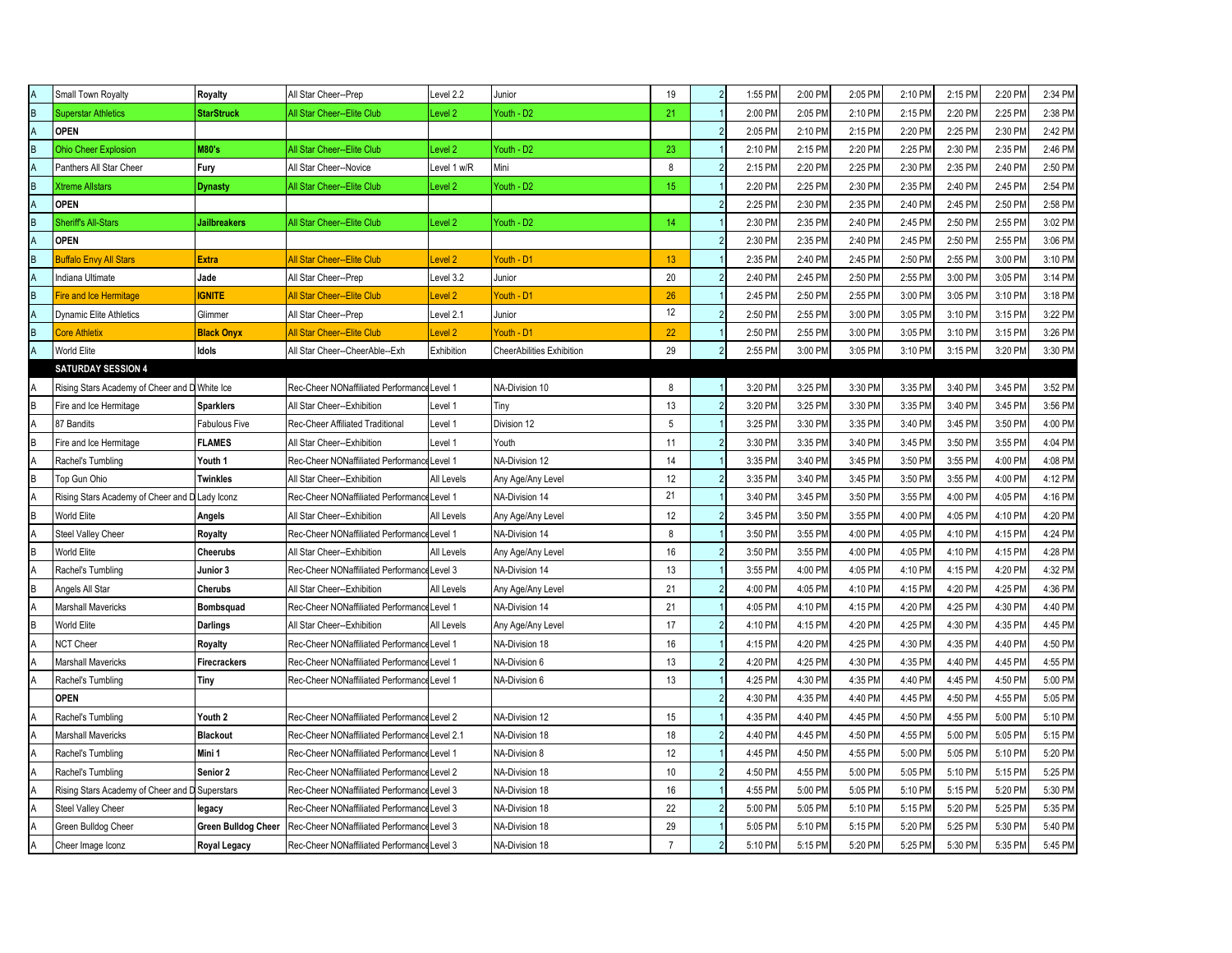| ΙA             | Rachel's Tumbling                     | Senior 3              | Rec-Cheer NONaffiliated Performance Level 3 |         | NA-Division 18                      | 14 |                | 5:15 PM | 5:20 PM | 5:25 PM | 5:30 PM | 5:35 PM | 5:40 PM | 5:50 PM |
|----------------|---------------------------------------|-----------------------|---------------------------------------------|---------|-------------------------------------|----|----------------|---------|---------|---------|---------|---------|---------|---------|
| A              | <b>Marshall Mavericks</b>             | Cadets                | Rec-Cheer NONaffiliated Performance Level 1 |         | NA-Division 8                       | 14 | $\mathfrak{p}$ | 5:20 PM | 5:25 PM | 5:30 PM | 5:35 PM | 5:40 PM | 5:45 PM | 5:55 PM |
|                | <b>SATURDAY SESSION 5 WORLDS</b>      |                       |                                             |         |                                     |    |                | 7 min   | 7 min   | 7 min   | 7 min   | 7 min   | 7 min   |         |
| B              | <b>Superstar Athletics</b>            | Super 6               | All Star Cheer--Worlds                      | Level 6 | International Global Coed (worlds)  | 11 |                | 5:24 PM | 5:31 PM | 5:38 PM | 5:45 PM | 5:52 PM | 5:59 PM | 6:13 PM |
| B              | <b>World Elite</b>                    | Crave                 | All Star Cheer--Worlds                      | Level 6 | International Open (worlds)         | 19 |                | 5:31 PM | 5:38 PM | 5:45 PM | 5:52 PM | 5:59 PM | 6:06 PM | 6:20 PM |
| B              | <b>Dynamic Elite Athletics</b>        | Legacy                | All Star Cheer--Worlds                      | Level 6 | International Open Coed NT (worlds) | 13 |                | 5:38 PM | 5:45 PM | 5:52 PM | 5:59 PM | 6:06 PM | 6:13 PM | 6:27 PM |
| B              | <b>Core Athletix</b>                  | <b>Pink Diamonds</b>  | All Star Cheer--Worlds                      | Level 6 | International Open Coed NT (worlds) | 23 |                | 5:45 PM | 5:52 PM | 5:59 PM | 6:06 PM | 6:13 PM | 6:20 PM | 6:34 PM |
| B              | Northeast Ohio Allstars               | ElegaNT               | All Star Cheer--Worlds                      | Level 6 | International Open Coed NT (worlds) | 22 |                | 5:52 PM | 5:59 PM | 6:06 PM | 6:13 PM | 6:20 PM | 6:27 PM | 6:41 PM |
| B              | Midwest Cheer Elite Columbus          | ViNTage               | All Star Cheer--Worlds                      | Level 6 | International Open Coed NT (worlds) | 17 |                | 5:59 PM | 6:06 PM | 6:13 PM | 6:20 PM | 6:27 PM | 6:34 PM | 6:48 PM |
| B              | Fire and Ice Allstars                 | <b>INTensity</b>      | All Star Cheer--Worlds                      | Level 6 | International Open Coed NT (worlds) | 10 |                | 6:06 PM | 6:13 PM | 6:20 PM | 6:27 PM | 6:34 PM | 6:41 PM | 6:55 PM |
| B              | Charlotte Allstar Cheerleading        | <b>Blackout</b>       | All Star Cheer--Worlds                      | Level 6 | International Open Coed NT (worlds) | 19 |                | 6:13 PM | 6:20 PM | 6:27 PM | 6:34 PM | 6:41 PM | 6:48 PM | 7:02 PM |
| B              | <b>OPEN</b>                           |                       |                                             |         |                                     |    |                | 6:20 PM | 6:27 PM | 6:34 PM | 6:41 PM | 6:48 PM | 6:55 PM | 7:09 PM |
| B              | <b>Cheer Athletics Columbus</b>       | <b>ZeusCats</b>       | All Star Cheer--Worlds                      | Level 6 | Senior Open Large Coed (worlds)     | 22 |                | 6:27 PM | 6:34 PM | 6:41 PM | 6:48 PM | 6:55 PM | 7:02 PM | 7:16 PM |
| B              | Top Notch Cheer and Dance             | Godiva                | All Star Cheer--Worlds                      | Level 6 | Senior Open Large Coed (worlds)     | 18 |                | 6:34 PM | 6:41 PM | 6:48 PM | 6:55 PM | 7:02 PM | 7:09 PM | 7:23 PM |
| B              | <b>Core Athletix</b>                  | <b>Black Diamonds</b> | All Star Cheer--Worlds                      | Level 6 | Senior Open Large Coed (worlds)     | 22 |                | 6:41 PM | 6:48 PM | 6:55 PM | 7:02 PM | 7:09 PM | 7:16 PM | 7:30 PM |
| B              | <b>WILDCATS Cheer Pride</b>           | <b>FEROCIOUS</b>      | All Star Cheer--Worlds                      | Level 6 | Senior Small Coed (worlds)          | 18 |                | 6:48 PM | 6:55 PM | 7:02 PM | 7:09 PM | 7:16 PM | 7:23 PM | 7:37 PM |
| B              | Buffalo Envy All Stars                | <b>Envy Elite</b>     | All Star Cheer--Worlds                      | Level 6 | Senior Small Coed (worlds)          | 19 | $\mathcal{P}$  | 6:55 PM | 7:02 PM | 7:09 PM | 7:16 PM | 7:23 PM | 7:30 PM | 7:44 PM |
| $\overline{B}$ | <b>OPEN</b>                           |                       |                                             |         |                                     |    |                | 7:02 PM | 7:09 PM | 7:16 PM | 7:23 PM | 7:30 PM | 7:37 PM | 7:51 PM |
| B              | <b>Elite Allstars</b>                 | Anarchy               | All Star Cheer--Worlds                      | Level 6 | International Open NT (worlds)      | 15 |                | 7:09 PM | 7:16 PM | 7:23 PM | 7:30 PM | 7:37 PM | 7:44 PM | 7:58 PM |
| B              | <b>ICE Pittsburgh</b>                 | Tempest               | All Star Cheer--Worlds                      | Level 6 | International Open NT (worlds)      | 30 |                | 7:16 PM | 7:23 PM | 7:30 PM | 7:37 PM | 7:44 PM | 7:51 PM | 8:05 PM |
| B              | Twist & Shout Edmond                  | Obsession             | All Star Cheer--Worlds                      | Level 6 | Senior Xsmall (worlds)              | 16 |                | 7:23 PM | 7:30 PM | 7:37 PM | 7:44 PM | 7:51 PM | 7:58 PM | 8:12 PM |
| B              | Midwest Cheer Elite Columbus          | Couture               | All Star Cheer--Worlds                      | Level 6 | Senior Xsmall (worlds)              | 14 |                | 7:30 PM | 7:37 PM | 7:44 PM | 7:51 PM | 7:58 PM | 8:05 PM | 8:19 PM |
| B              | <b>Charlotte Allstar Cheerleading</b> | Teal                  | All Star Cheer--Worlds                      | Level 6 | Senior Open Small Coed (worlds)     | 24 |                | 7:37 PM | 7:44 PM | 7:51 PM | 7:58 PM | 8:05 PM | 8:12 PM | 8:26 PM |
|                | <b>OPEN</b>                           |                       |                                             |         |                                     |    |                | 7:44 PM | 7:51 PM | 7:58 PM | 8:05 PM | 8:12 PM | 8:19 PM | 8:33 PM |
| B              | Ohio Cheer Explosion                  | <b>Fusion</b>         | All Star Cheer--Worlds                      | Level 6 | Senior XSmall Coed (worlds)         | 14 |                | 7:51 PM | 7:58 PM | 8:05 PM | 8:12 PM | 8:19 PM | 8:26 PM | 8:40 PM |
| B              | <b>MCC Allstars</b>                   | Rage                  | All Star Cheer--Worlds                      | Level 6 | Senior XSmall Coed (worlds)         | 15 |                | 7:58 PM | 8:05 PM | 8:12 PM | 8:19 PM | 8:26 PM | 8:33 PM | 8:47 PM |
| B              | Top Gun Ohio                          | Royal Jags            | All Star Cheer--Worlds                      | Level 6 | Senior XSmall Coed (worlds)         | 16 |                | 8:05 PM | 8:12 PM | 8:19 PM | 8:26 PM | 8:33 PM | 8:40 PM | 8:54 PM |
| B              | Fire and Ice Allstars                 | Hail                  | All Star Cheer--Worlds                      | Level 6 | Senior XSmall Coed (worlds)         | 15 |                | 8:12 PM | 8:19 PM | 8:26 PM | 8:33 PM | 8:40 PM | 8:47 PM | 9:02 PM |
| B              | <b>Core Athletix</b>                  | <b>Black Bullets</b>  | All Star Cheer--Worlds                      | Level 6 | Senior Open (worlds)                | 16 |                | 8:19 PM | 8:26 PM | 8:33 PM | 8:40 PM | 8:47 PM | 8:54 PM | 9:09 PM |
| B              | Indiana Ultimate                      | <b>Empress</b>        | All Star Cheer--Worlds                      | Level 6 | Senior Open (worlds)                | 23 |                | 8:26 PM | 8:33 PM | 8:40 PM | 8:47 PM | 8:54 PM | 9:02 PM | 9:16 PM |
| B              | Tumble World                          | <b>Lady Dream</b>     | All Star Cheer--Worlds                      | Level 6 | Senior Open (worlds)                | 9  |                | 8:33 PM | 8:40 PM | 8:47 PM | 8:54 PM | 9:02 PM | 9:09 PM | 9:23 PM |
| B              | Fire and Ice Hermitage                | <b>LADY ICE</b>       | All Star Cheer--Worlds                      | Level 6 | Senior Open (worlds)                | 21 |                | 8:40 PM | 8:47 PM | 8:54 PM | 9:02 PM | 9:09 PM | 9:16 PM | 9:30 PM |
|                |                                       |                       |                                             |         |                                     |    |                |         |         |         |         |         |         |         |
|                | <b>SUNDAY SESSION 1 - WORLDS</b>      |                       |                                             |         |                                     |    |                | 7 min   | 7 min   | 7 min   | 7 min   | 7 min   | 7 min   |         |
| B              | <b>Superstar Athletics</b>            | Super 6               | All Star Cheer--Worlds                      | Level 6 | nternational Global Coed (worlds)   | 11 |                | 8:12 AM | 8:19 AM | 8:26 AM | 8:33 AM | 8:40 AM | 8:47 AM | 9:01 AM |
| $\,$ B         | <b>World Elite</b>                    | Crave                 | All Star Cheer--Worlds                      | Level 6 | International Open (worlds)         | 19 |                | 8:19 AM | 8:26 AM | 8:33 AM | 8:40 AM | 8:47 AM | 8:54 AM | 9:07 AM |
| B              | 6th Place                             |                       | All Star Cheer--Worlds                      | Level 6 | International Open Coed NT (worlds) | 13 |                | 8:26 AM | 8:33 AM | 8:40 AM | 8:47 AM | 8:54 AM | 9:01 AM | 9:14 AM |
| B              | 5th Place                             |                       | All Star Cheer--Worlds                      | Level 6 | International Open Coed NT (worlds) | 23 |                | 8:33 AM | 8:40 AM | 8:47 AM | 8:54 AM | 9:01 AM | 9:07 AM | 9:21 AM |
| B              | 4th Place                             |                       | All Star Cheer--Worlds                      | Level 6 | International Open Coed NT (worlds) | 22 |                | 8:40 AM | 8:47 AM | 8:54 AM | 9:01 AM | 9:07 AM | 9:14 AM | 9:28 AM |
| B              | 3rd Place                             |                       | All Star Cheer--Worlds                      | Level 6 | International Open Coed NT (worlds) | 17 | $\overline{2}$ | 8:47 AM | 8:54 AM | 9:01 AM | 9:07 AM | 9:14 AM | 9:21 AM | 9:35 AM |
| B              | 2nd Place                             |                       | All Star Cheer--Worlds                      | Level 6 | International Open Coed NT (worlds) | 10 |                | 8:54 AM | 9:01 AM | 9:07 AM | 9:14 AM | 9:21 AM | 9:28 AM | 9:42 AM |
| $\, {\sf B}$   | 1st Place                             |                       | All Star Cheer--Worlds                      | Level 6 | International Open Coed NT (worlds) | 19 | $\mathcal{P}$  | 9:01 AM | 9:07 AM | 9:14 AM | 9:21 AM | 9:28 AM | 9:35 AM | 9:49 AM |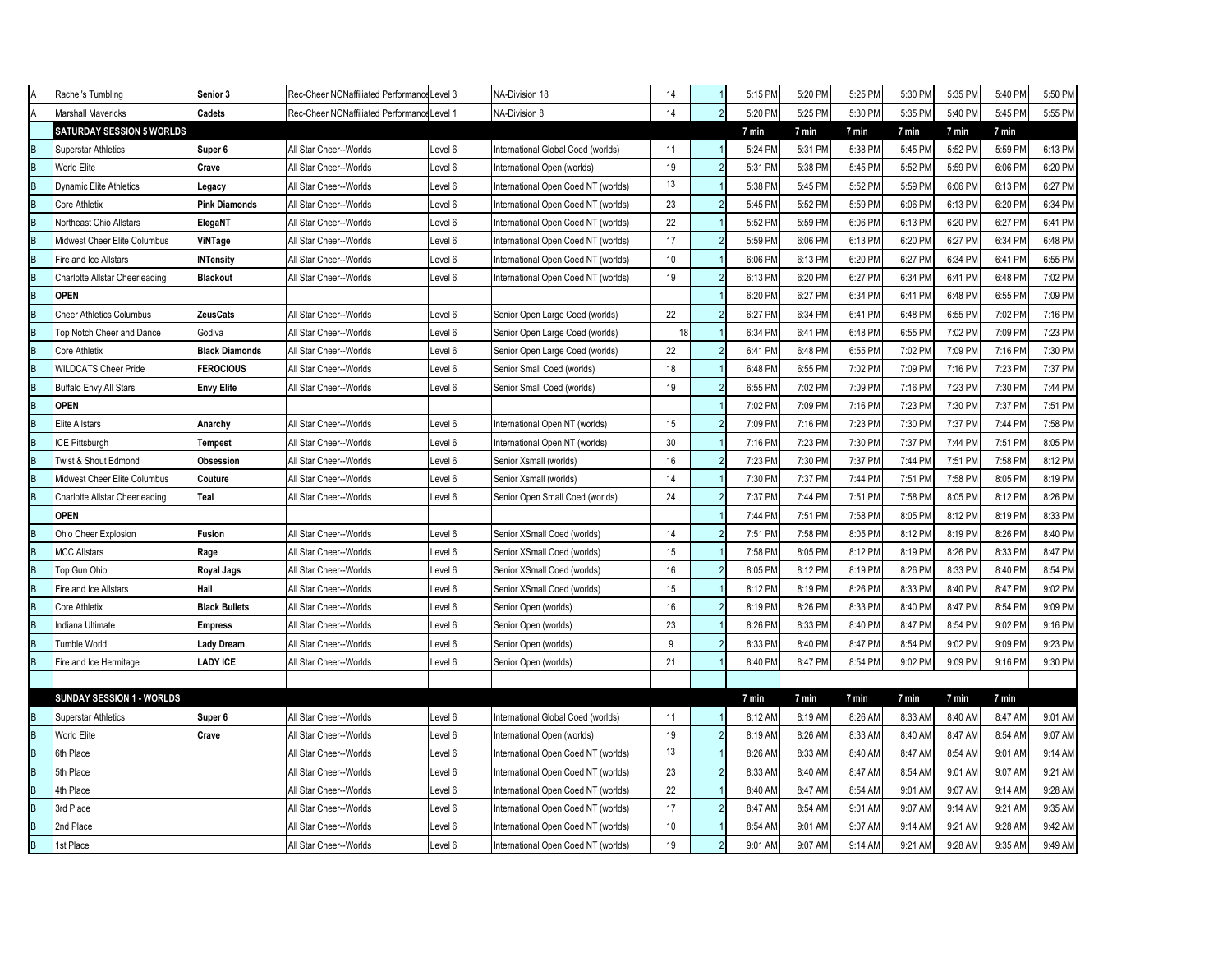| $\sf{B}$                | <b>OPEN</b>                     |                      |                                                              |            |                                  |    |                | 9:07 AM  | 9:14 AM  | 9:21 AM  | 9:28 AM  | 9:35 AM  | 9:42 AM  | 9:56 AM  |
|-------------------------|---------------------------------|----------------------|--------------------------------------------------------------|------------|----------------------------------|----|----------------|----------|----------|----------|----------|----------|----------|----------|
| $\overline{B}$          | 3rd Place                       |                      | All Star Cheer--Worlds                                       | Level 6    | Senior Open Large Coed (worlds)  | 22 |                | 9:14 AM  | 9:21 AM  | 9:28 AM  | 9:35 AM  | 9:42 AM  | 9:49 AM  | 10:03 AM |
| $\overline{\mathsf{B}}$ | 2nd Place                       |                      | All Star Cheer--Worlds                                       | Level 6    | Senior Open Large Coed (worlds)  | 18 |                | 9:21 AM  | 9:28 AM  | 9:35 AM  | 9:42 AM  | 9:49 AM  | 9:56 AM  | 10:10 AM |
| $\overline{\mathsf{B}}$ | 1st Place                       |                      | All Star Cheer--Worlds                                       | Level 6    | Senior Open Large Coed (worlds)  | 22 | $\overline{2}$ | 9:28 AM  | 9:35 AM  | 9:42 AM  | 9:49 AM  | 9:56 AM  | 10:03 AM | 10:17 AM |
| $\sf{B}$                | 2nd Place                       |                      | All Star Cheer--Worlds                                       | Level 6    | Senior Small Coed (worlds)       | 18 |                | 9:35 AM  | 9:42 AM  | 9:49 AM  | 9:56 AM  | 10:03 AM | 10:10 AM | 10:24 AM |
| $\sf{B}$                | 1st Place                       |                      | All Star Cheer--Worlds                                       | Level 6    | Senior Small Coed (worlds)       | 19 | $\overline{2}$ | 9:42 AM  | 9:49 AM  | 9:56 AM  | 10:03 AM | 10:10 AM | 10:17 AM | 10:31 AM |
| $\sf B$                 | <b>OPEN</b>                     |                      |                                                              |            |                                  |    |                | 9:49 AM  | 9:56 AM  | 10:03 AM | 10:10 AM | 10:17 AM | 10:24 AM | 10:38 AM |
| $\overline{B}$          | 4th Place                       |                      | All Star Cheer--Worlds                                       | Level 6    | Senior XSmall Coed (worlds)      | 14 | $\overline{2}$ | 9:56 AM  | 10:03 AM | 10:10 AM | 10:17 AN | 10:24 AM | 10:31 AM | 10:45 AM |
| $\overline{B}$          | 3rd Place                       |                      | All Star Cheer--Worlds                                       | Level 6    | Senior XSmall Coed (worlds)      | 15 |                | 10:03 AM | 10:10 AM | 10:17 AM | 10:24 AN | 10:31 AM | 10:38 AM | 10:52 AM |
| $\sf B$                 | 2nd Place                       |                      | All Star Cheer--Worlds                                       | Level 6    | Senior XSmall Coed (worlds)      | 16 |                | 10:10 AM | 10:17 AM | 10:24 AM | 10:31 AM | 10:38 AM | 10:45 AM | 10:59 AM |
| $\sf B$                 | 1st Place                       |                      | All Star Cheer--Worlds                                       | Level 6    | Senior XSmall Coed (worlds)      | 15 |                | 10:17 AM | 10:24 AM | 10:31 AM | 10:38 AM | 10:45 AM | 10:52 AM | 11:06 AM |
| B                       | Charlotte Allstar Cheerleading  | Teal                 | All Star Cheer--Worlds                                       | Level 6    | Senior Open Small Coed (worlds)  | 24 | $\mathfrak{p}$ | 10:24 AM | 10:31 AM | 10:38 AM | 10:45 AM | 10:52 AM | 10:59 AM | 11:13 AM |
|                         | <b>OPEN</b>                     |                      |                                                              |            |                                  |    |                | 10:31 AM | 10:38 AM | 10:45 AM | 10:52 AM | 10:59 AM | 11:06 AM | 11:20 AM |
| $\sf B$                 | 2nd Place                       |                      | All Star Cheer--Worlds                                       | Level 6    | International Open NT (worlds)   | 15 |                | 10:38 AM | 10:45 AM | 10:52 AM | 10:59 AM | 11:06 AM | 11:13 AM | 11:27 AM |
| $\sf B$                 | 1st Place                       |                      | All Star Cheer--Worlds                                       | Level 6    | International Open NT (worlds)   | 30 |                | 10:45 AM | 10:52 AM | 10:59 AM | 11:06 AM | 11:13 AM | 11:20 AM | 11:34 AM |
| $\sf B$                 | 2nd Place                       |                      | All Star Cheer--Worlds                                       | Level 6    | Senior Xsmall (worlds)           | 16 |                | 10:52 AM | 10:59 AM | 11:06 AM | 11:13 AM | 11:20 AM | 11:27 AM | 11:41 AM |
| $\overline{B}$          | 1st Place                       |                      | All Star Cheer--Worlds                                       | Level 6    | Senior Xsmall (worlds)           | 14 |                | 10:59 AM | 11:06 AM | 11:13 AM | 11:20 AM | 11:27 AM | 11:34 AM | 11:48 AM |
| $\sf{B}$                | 6th Place                       |                      | All Star Cheer--Worlds                                       | Level 6    | Senior Open (worlds)             | 16 |                | 11:06 AM | 11:13 AM | 11:20 AM | 11:27 AM | 11:34 AM | 11:41 AM | 11:55 AM |
| $\sf B$                 | 5th Place                       |                      | All Star Cheer--Worlds                                       | Level 6    | Senior Open (worlds)             | 23 |                | 11:13 AM | 11:20 AM | 11:27 AM | 11:34 AM | 11:41 AM | 11:48 AM | 12:02 PM |
| $\sf B$                 | 4th Place                       |                      | All Star Cheer--Worlds                                       | Level 6    | Senior Open (worlds)             | 9  |                | 11:20 AM | 11:27 AM | 11:34 AM | 11:41 AM | 11:48 AM | 11:55 AM | 12:09 PM |
| $\overline{B}$          | 3rd Place                       |                      | All Star Cheer--Worlds                                       | Level 6    | Senior Open (worlds)             | 21 |                | 11:27 AM | 11:34 AM | 11:41 AM | 11:48 AM | 11:55 AM | 12:02 PM | 12:16 PM |
| $\sf{B}$                | 2nd Place                       |                      | All Star Cheer--Worlds                                       | Level 6    | Senior Open (worlds)             | 9  |                | 11:34 AM | 11:41 AM | 11:48 AM | 11:55 AM | 12:02 PM | 12:09 PM | 12:23 PM |
| $\sf B$                 | 1st Place                       |                      | All Star Cheer--Worlds                                       | Level 6    | Senior Open (worlds)             | 21 |                | 11:41 AM | 11:48 AM | 11:55 AM | 12:02 PM | 12:09 PM | 12:16 PM | 12:30 PM |
| $\sf B$                 | Top Gun Ohio                    | <b>Shining Stars</b> | All Star Cheer--CheerAble--Exh                               | Exhibition | CheerAbilities Exhibition        | 12 |                | 11:48 AM | 11:55 AM | 12:02 PM | 12:09 PM | 12:16 PM | 12:23 PM | 12:37 PM |
| B                       | <b>World Elite</b>              | Zeta                 | All Star Cheer--CheerAble--Exh                               | Exhibition | <b>CheerAbilities Exhibition</b> | 10 |                | 11:55 AM | 12:02 PM | 12:09 PM | 12:16 PM | 12:23 PM | 12:30 PM | 12:42 PM |
| $\sf B$                 | Core Athletix                   | Outlaws              | All Star Cheer--CheerAble--Exh                               | Exhibition | CheerAbilities Exhibition        | 9  | $\overline{2}$ | 12:02 PM | 12:09 PM | 12:16 PM | 12:23 PM | 12:30 PM | 12:37 PM | 12:47 PM |
|                         | <b>SUNDAY SESSION 2</b>         |                      |                                                              |            |                                  |    |                |          |          |          |          |          |          |          |
| B                       | <b>Ohio Cheer Explosion</b>     | Dynamite             | All Star Cheer--Elite Club                                   | Level 3    | Junior                           | 22 |                | 12:20 PM | 12:25 PM | 12:30 PM | 12:35 PM | 12:40 PM | 12:45 PM | 12:55 PM |
| $\sf B$                 | Nova Elite Allstars             | <b>Eclipse</b>       | All Star Cheer--Elite Club                                   | Level 3    | Junior                           | 16 |                | 12:25 PM | 12:30 PM | 12:35 PM | 12:40 PM | 12:45 PM | 12:50 PM | 1:00 PM  |
| B                       | <b>MCC Allstars</b>             | Force                | All Star Cheer--Elite Club                                   | Level 3    | Junior                           | 15 |                | 12:30 PM | 12:35 PM | 12:40 PM | 12:45 PM | 12:50 PM | 12:55 PM | 1:05 PM  |
| $\sf B$                 | <b>NCT Allstars</b>             | <b>Bellatrix</b>     | All Star Cheer--Elite Club                                   | Level 3    | Junior                           | 12 |                | 12:35 PM | 12:40 PM | 12:45 PM | 12:50 PM | 12:55 PM | 1:00 PM  | 1:10 PM  |
| $\sf{B}$                | Fire and Ice Hermitage          | <b>BLAZE</b>         | All Star Cheer--Elite Club                                   | Level 3    | Junior                           | 28 |                | 12:40 PM | 12:45 PM | 12:50 PM | 12:55 PM | 1:00 PM  | 1:05 PM  | 1:15 PM  |
| $\sf{B}$                | Sheriff's All-Stars             | <b>Rebels</b>        | All Star Cheer--Elite Club                                   | Level 3    | Junior                           | 11 |                | 12:45 PM | 12:50 PM | 12:55 PM | 1:00 PM  | 1:05 PM  | 1:10 PM  | 1:20 PM  |
| $\overline{B}$          | <b>TGS Shocks All-Stars</b>     | Lightning            | All Star Cheer--Elite Club                                   | Level 3    | Junior                           | 17 |                | 12:50 PM | 12:55 PM | 1:00 PM  | 1:05 PM  | 1:10 PM  | 1:15 PM  | 1:25 PM  |
| $\overline{B}$          | <b>OPEN</b>                     |                      |                                                              |            |                                  |    | $\overline{2}$ | 12:55 PM | 1:00 PM  | 1:05 PM  | 1:10 PM  | 1:15 PM  | 1:20 PM  | 1:30 PM  |
| $\sf{B}$                | Kids World Ohio Elite All Stars |                      | Ohio Elite Allstars- Bol All Star Cheer--Elite International | Level 3    | U17                              | 12 |                | 1:00 PM  | 1:05 PM  | 1:10 PM  | 1:15 PM  | 1:20 PM  | 1:25 PM  | 1:35 PM  |
| $\sf B$                 | Panthers All Star Cheer         | Untouchable          | All Star Cheer--Elite International                          | Level 3    | U17                              | 14 | $\overline{2}$ | 1:05 PM  | 1:10 PM  | 1:15 PM  | 1:20 PM  | 1:25 PM  | 1:30 PM  | 1:40 PM  |
| $\sf B$                 | <b>WILDCATS Cheer Pride</b>     | <b>CHEETAHS</b>      | All Star Cheer--Elite Club                                   | Level 3    | Senior                           | 27 |                | 1:10 PM  | 1:15 PM  | 1:20 PM  | 1:25 PM  | 1:30 PM  | 1:35 PM  | 1:45 PM  |
| B                       | <b>NCT Allstars</b>             | Halo                 | All Star Cheer--Elite Club                                   | Level 3    | Senior                           | 10 | $\overline{2}$ | 1:15 PM  | 1:20 PM  | 1:25 PM  | 1:30 PM  | 1:35 PM  | 1:40 PM  | 1:50 PM  |
| $\sf{B}$                | <b>MCC Allstars</b>             | <b>BlaZe</b>         | All Star Cheer--Elite Club                                   | Level 3    | Senior                           | 11 |                | 1:20 PM  | 1:25 PM  | 1:30 PM  | 1:35 PM  | 1:40 PM  | 1:45 PM  | 1:55 PM  |
| $\sf{B}$                | <b>Xplosion Allstars</b>        | <b>CODE BLACK</b>    | All Star Cheer--Elite Club                                   | Level 3    | Senior Coed                      | 14 | $\overline{2}$ | 1:25 PM  | 1:30 PM  | 1:35 PM  | 1:40 PM  | 1:45 PM  | 1:50 PM  | 2:00 PM  |
| $\overline{\mathsf{B}}$ | <b>Buffalo Envy All Stars</b>   | <b>Beast Mode</b>    | All Star Cheer--Elite Club                                   | Level 3    | Youth                            | 14 |                | 1:30 PM  | 1:35 PM  | 1:40 PM  | 1:45 PM  | 1:50 PM  | 1:55 PM  | 2:05 PM  |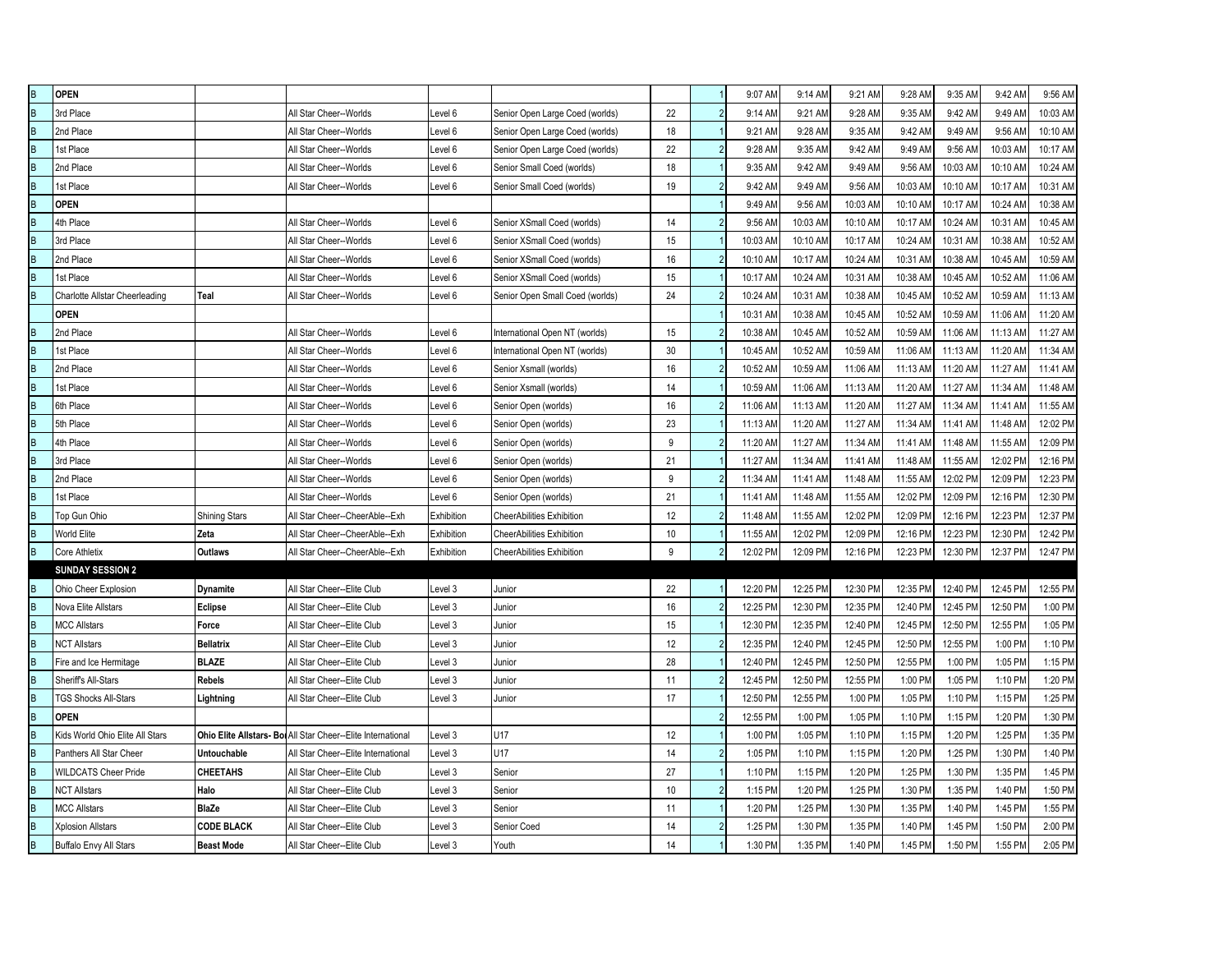|   | <b>Superstar Athletics</b>    | <b>Glam Girls</b>    | All Star Cheer--Elite Club          | Level 3   | Youth       |    | :35 PM  | 1:40 PM | 1:45 PM | 1:50 PN | :55 PM  | 2:00 PM | 2:10 PM |
|---|-------------------------------|----------------------|-------------------------------------|-----------|-------------|----|---------|---------|---------|---------|---------|---------|---------|
| B | Tumble World                  | <b>Dream Mission</b> | All Star Cheer--Elite Club          | Level 3   | Youth       | 16 | 1:40 PM | 1:45 PM | 1:50 PM | 1:55 PM | 2:00 PM | 2:05 PM | 2:15 PM |
|   | <b>SUNDAY SESSION 3</b>       |                      |                                     |           |             |    |         |         |         |         |         |         |         |
|   | ICE Pittsburgh                | Celsius              | All Star Cheer--Elite Club          | Level 4   | Junior      | 12 | 2:20 PM | 2:25 PM | 2:30 PM | 2:35 PM | 2:40 PM | 2:45 PM | 2:55 PM |
| B | Ohio Cheer Explosion          | C <sub>4</sub>       | All Star Cheer--Elite Club          | Level 4   | Junior      | 22 | 2:25 PM | 2:30 PM | 2:35 PM | 2:40 PM | 2:45 PM | 2:50 PM | 3:00 PM |
|   | <b>Buffalo Envy All Stars</b> | <b>Bomb Squad</b>    | All Star Cheer--Elite International | Level 4   | U17 Coed    | 15 | 2:30 PM | 2:35 PM | 2:40 PM | 2:45 PM | 2:50 PM | 2:55 PM | 3:05 PM |
|   | <b>Xtreme Allstars</b>        | <b>Lady Elite</b>    | All Star Cheer--Elite International | Level 4   | U17         |    | 2:35 PM | 2:40 PM | 2:45 PM | 2:50 PM | 2:55 PM | 3:00 PM | 3:10 PM |
|   | <b>MCC Allstars</b>           | Fierce               | All Star Cheer--Elite International | Level 4   | U17         | 12 | 2:40 PM | 2:45 PM | 2:50 PM | 2:55 PM | 3:00 PM | 3:05 PM | 3:15 PM |
|   | Midwest Cheer Elite Columbus  | Chic                 | All Star Cheer--Elite Club          | Level 4   | Senior      | 19 | 2:45 PM | 2:50 PM | 2:55 PM | 3:00 PM | 3:05 PM | 3:10 PM | 3:20 PM |
|   | <b>OPEN</b>                   |                      |                                     |           |             |    | 2:50 PM | 2:55 PM | 3:00 PM | 3:05 PM | 3:10 PM | 3:15 PM | 3:25 PM |
|   | <b>WILDCATS Cheer Pride</b>   | <b>SAVAGE</b>        | All Star Cheer--Elite Club          | Level 5   | Junior      | 14 | 2:55 PM | 3:00 PM | 3:05 PM | 3:10 PM | 3:15 PM | 3:20 PM | 3:30 PM |
| B | Fire and Ice Hermitage        | <b>YETIS</b>         | All Star Cheer--Elite Club          | Level 5   | Junior      | 17 | 3:00 PM | 3:05 PM | 3:10 PM | 3:15 PM | 3:20 PM | 3:25 PM | 3:35 PM |
|   | <b>Superstar Athletics</b>    | <b>Celebrity</b>     | All Star Cheer--Elite Club          | Level 5   | Junior      | 19 | 3:05 PM | 3:10 PM | 3:15 PM | 3:20 PM | 3:25 PM | 3:35 PM | 3:40 PM |
|   | Ohio Cheer Explosion          | <b>Nitro</b>         | All Star Cheer--Elite Club          | Level 4.2 | Senior Coed | 22 | 3:10 PM | 3:15 PM | 3:20 PM | 3:25 PM | 3:35 PM | 3:40 PM | 3:45 PM |
|   | <b>MCC Allstars</b>           | Power                | All Star Cheer--Elite Club          | Level 4   | Youth       | 12 | 3:15 PM | 3:20 PM | 3:25 PM | 3:35 PM | 3:40 PM | 3:44 PM | 3:50 PM |

#### **Award Ceremonies:**

**Cheer Abilities will medal on the stage immediately after performance.**

# **Day One Saturday January 29th**

## **10 AM Awards:**

Mini Level One Tiny Level One Junior Level One Junior 1.1 Prep Novice that went before 10 AM

#### **11:45 AM Awards:**

Mini Prep 1.1 D1 Mini Prep 1.1 D2 Senior Prep 2.2 Senior Prep 3.2 Youth Level One Senior Level One All Novice that went between 10 AM and 11:30 AM

## **2 PM Awards:**

All Novice that performed between 11:30 and 2:00 PM Youth Prep 1.1 D1 Youth Prep 1.1 D2